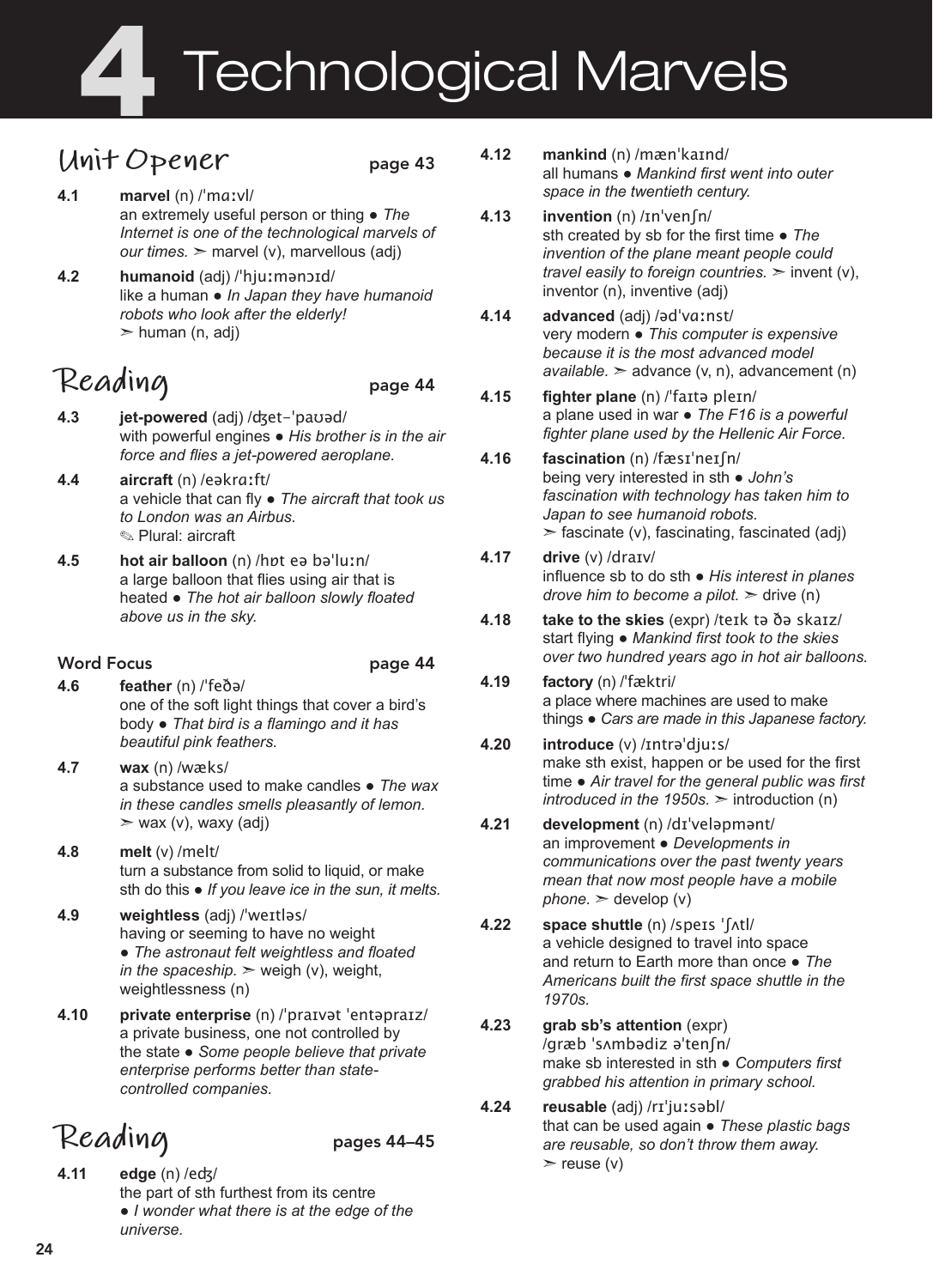- **4.25 launch** (n) /lɔːnʧ/ when sth is sent into the sky or space ● *The launch of the first spaceship was an important event in the history of space travel.*   $\blacktriangleright$  launch (v)
- **4.26 orbit** (v) /ˈɔːbɪt/ move around an object like a planet or sun • *The moon orbits the Earth.* > orbit (n)
- **4.27 resolve** (v) /rɪˈzɒlv/ make a firm decision to do sth ● *He has resolved to pass all his exams and go to university.*  $>$  resolution (n)
- **4.28 float** (v) /fləʊt/ hang in the air as if weightless ● *The balloon floated in the air and then the wind blew it away.*
- **4.29 curiosity** (n) /kjʊərɪˈɒsɪti/ an object that is interesting because it is unusual or strange ● *Computers were a curiosity when my parents were young, but now most families have one.* > curious (adj)
- **4.30 observation** (n) /ɒbzəˈveɪʃn/ sth you notice and say ● *Our teacher made the observation that our computer studies projects were very good.* ➣ observe (v)
- **4.31 optimism** (n) /ˈɒptɪmɪzm/ a tendency to believe that good things will happen ● *I wish I shared her optimism about the future!*  $>$  optimistic (adj) ✎ Opp: pessimism
- **4.32 pay off** (phr v) /peɪ ɒf/ have successful results ● *All that studying has paid off and you have got into university!*
- **4.33 make it back (to)** (expr) /ˈmeɪk ɪt ˈbæk (tuː)/ manage to return ● *We finally made it back to our hotel at midnight.*
- **4.34 requirement** (n) /rɪˈkwaɪəmənt/ sth that sb says you must have in order to do sth ● *Writing an assignment is a requirement on this history course.* ➣ require (v)
- **4.35 scheme** (n) /skiːm/ a plan ● *There is a new scheme for recycling paper, glass and aluminium.*
- **4.36 commercialise** (v) /kəˈmɜːʃəlaɪz/ sell sth new to the public for the first time ● *If space travel is commercialised, people will buy tickets to go to space.* ➣ commercial (adj)
- **4.37 license** (v) /ˈlaɪsəns/ give official permission for sb to do sth ● *This restaurant is licensed to sell wine.*   $\triangleright$  licence (n)
- **4.38 unveil** (v) /ʌnˈveɪl/ show sth new for the first time ● *The new car was unveiled to the public at the motor show.*
- **4.39 follow-up** (adj) /ˈfɒləʊ ʌp/ continuing sth that has started; done in order to find out more about sth ● *The follow-up study had some amazing results.*  $\ge$  follow-up (n), follow up (phr v)
- **4.40 craft** (n) /krɑːft/ a vehicle that can travel in space ● *The craft landed on Mars on 15 April.*
- **4.41 aboard** (adv) /əˈbɔːd/ on or onto a plane, ship, bus or train ● *There are three hundred passengers aboard this ship.*
- **4.42 gaze** (v) /geɪz/ look at sth for a long time ● *She gazed out of the train window at the beautiful view.*   $\ge$  gaze (n)
- **4.43 galactic (adj)** /ɡəˈlæktɪk/ relating to a galaxy ● *A galactic year is the time it takes the sun to orbit the centre of our galaxy.* ➣ galaxy (n)
- **4.44 launch** (v) /lɔːntʃ/ send a spacecraft into the sky or into space ● *The craft was launched at 6 a.m. this*   $$
- **4.45 turn into** (phr v) /tɜːn ˈɪntə/ become different; change sb or sth into sth different ● *Water turns into ice at 0°C.*
- **4.46 degree** (n) /dɪˈgriː/ a qualification from a university when you successfully complete your studies there ● *If you have a university degree, you should find a good job.*

### Above the ground

| aircraft        | launch            |
|-----------------|-------------------|
| fighter plane   | orbit             |
| float           | Space Shuttle     |
| hot air balloon | take to the skies |
|                 |                   |

### **Vocabulary** page 46

- **4.47 speaker** (n) /ˈspiːkə/ the part of a sound system, radio, etc from which the sound comes out ● *The music coming out of those speakers is really loud!*
- **4.48 cloning** (n) /ˈkləʊnɪŋ/ making an exact copy of an animal or plant by taking a cell from it and developing it artificially ● *Cloning is possible and the first animal to be created in a lab was a sheep.* ➣ clone (v, n)

#### **4.49 process** (n) /ˈprəʊses/ a number of actions that are done in order to get a particular result ● *Making cheese is usually a slow process.*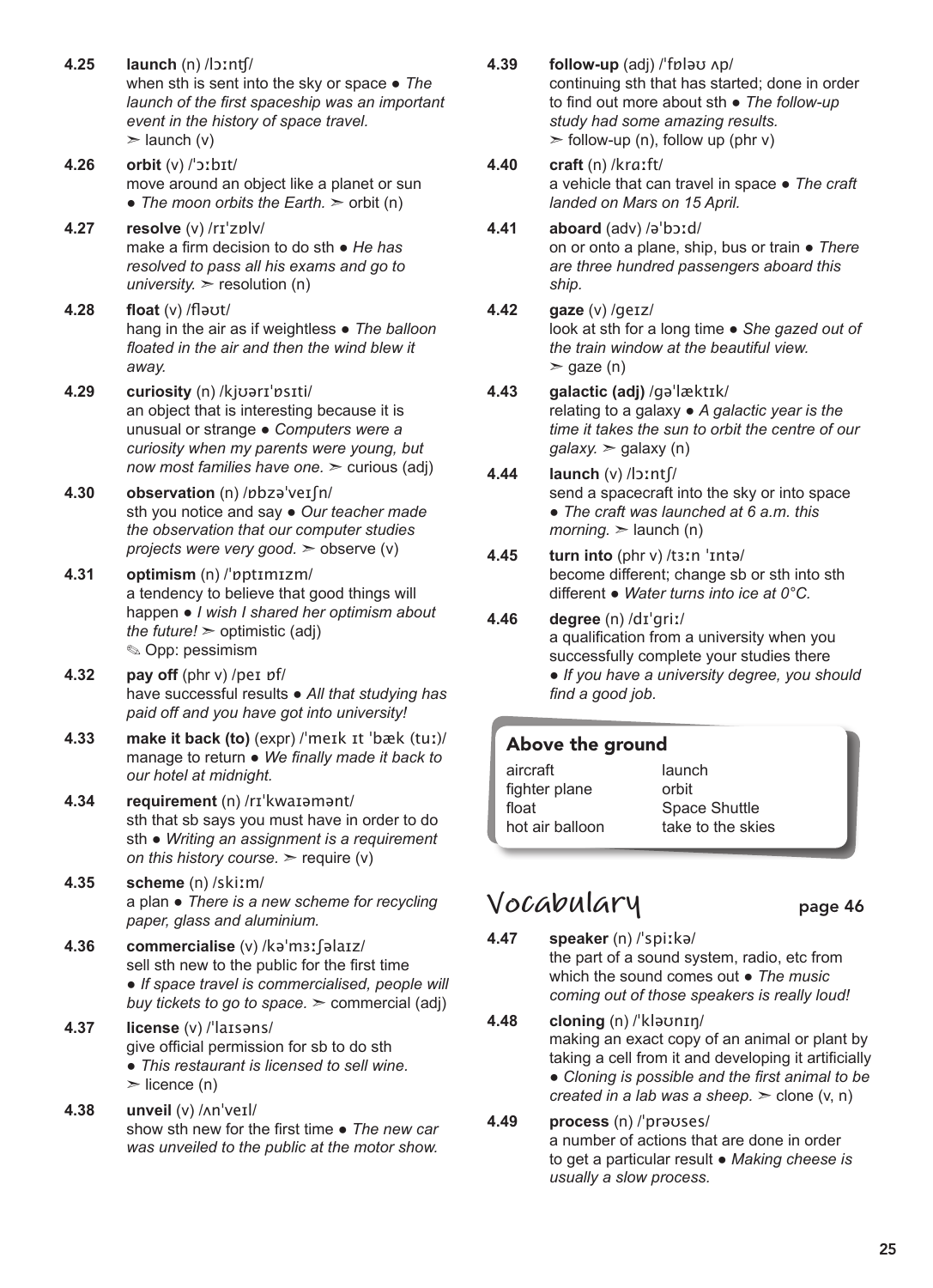- **4.50 gadget** (n) /ˈgæʤɪt/ a small device that does sth useful ● *This sat nav is a handy gadget which helps me find my way around.*
- **4.51 portable** (adj) /ˈpɔːtəbl/ that can be carried and moved to another place ● *His laptop is portable, so he takes it with him when he travels abroad.*   $\triangleright$  portability (n)
- **4.52 lightweight** (adj) /ˈlaɪtweɪt/ not at all heavy ● *You only need a lightweight jacket in the summer.*
- **4.53 efficient** (adj) /ɪˈfɪʃnt/ able to work well and produce results ● *The spellcheck on this computer isn't efficient and often misses wrong words.* ➣ efficiency (n) ✎ Opp: inefficient
- **4.54 demonstrate** (v) /ˈdemənstreɪt/ show how sth works ● *Demonstrate the new equipment to the boss so she can see how it works.*  $\geq$  demonstration (n)
- **4.55 touch-screen** (adj) /tʌʧ skriːn/ having a computer with a screen that you touch in order to tell the computer what to do ● *This touch-screen phone doesn't need any buttons.*
- **4.56 operate** (v) /ˈɒpəreɪt/ use; make sth work ● *Please show me how to operate this machine as I can't get it to do anything.* ➣ operator, operation (n)
- **4.57 device** (n) /dɪˈvaɪs/ an object with a particular purpose ● *This device is used to back up the data on your computer.*
- **4.58 run** (v) /rʌn/ work ● *He stopped the car, but the engine was still running.*
- **4.59 appliance** (n) /əˈplaɪəns/ a piece of equipment like a fridge or cooker that is used in a home ● *I love buying appliances like espresso machines and toasters.*
- **4.60 vacuum cleaner** (n) /ˈvækjuːm ˈkliːnə/ an electrical appliance used to clean the floor and carpets ● *This vacuum cleaner cleans the carpets very well.*
- **4.61 brochure** (n) /ˈbrəʊʃə/ a small book with information about a product ● *He got a brochure from the shop to see what new cameras they are selling.*
- **4.62 improvement** (n) /ɪmˈpruːvmənt/ making sth better ● *This silent vacuum cleaner is a great improvement over older models.*   $\geq$  improve (v)
- **4.63 innovation** (n) /ɪnəˈveɪʃn/ a new idea or invention ● *I think technological innovations will make life easier in the future.*   $\triangleright$  innovative (adj)
- **4.64 stage** (n) /steɪʤ/ a part of a process ● *The next stage in communications is hand-held tablets that have a phone, a camera and Internet connection.*
- **4.65 guide** (n) /gaɪd/ information on a subject; explanation how to do sth ● *Read the guide before you use the new DVD player.*
- **4.66 pay off** (phr v) /peɪ ɒf/ bring good results ● *Her hard work had finally paid off.*
- **4.67 fabulous** (adj) /ˈfæbjʊləs/ extremely good ● *This fabulous netbook is just what I needed to take on my trip.*
- **4.68 rough** (adj) /rʌf/ difficult or unpleasant ● *He had a rough time at work today because his computer wasn't working.*
- **4.69 rocky** (adj) /ˈrɒki/ with obstacles ● *The rocky road to fame nearly made Fred give up, but in the end he was successful.*
- **4.70 commercial** (adj) /kəˈmɜːʃl/ related to buying and selling things ● *The commercial area in the city centre is a great place to go shopping.* ➣ commercialise (v)
- **4.71 licence** (n) /ˈlaɪsəns/ official permission to do sth ● *Have you got a licence to sell these goods in the street?*   $\triangleright$  license (v)
- **4.72 cellar** (n) /ˈselə/ a room in basement used for storing things ● *Put this old computer is in the cellar.*
- **4.73 worthless** (adj) /ˈwɜːθləs/ having no value ● *You can't sell that old mobile phone. It's worthless.* > worth (n)
- **4.74 consider** (v) /kənˈsɪdə(r)/ think carefully about sth ● *They are considering buying a new house.*  $\ge$  consideration (n)

### **Grammar** page 47

- **4.75 bring out** (phr v) /brɪŋ aʊt/ produce; publish ● *They've just brought out their new CD.*
- **4.76 install** (v) /ɪnˈstɔːl/ put equipment somewhere and connect it so that it is ready to be used ● *We had a new alarm system installed last week*.  $\triangleright$  installation (n)
- **4.77 surveillance camera** (n) /səˈveɪləns ˈkæmrə/ a camera that records everything that happens in a place ● *Surveillance cameras were used in the shop to deter thieves.*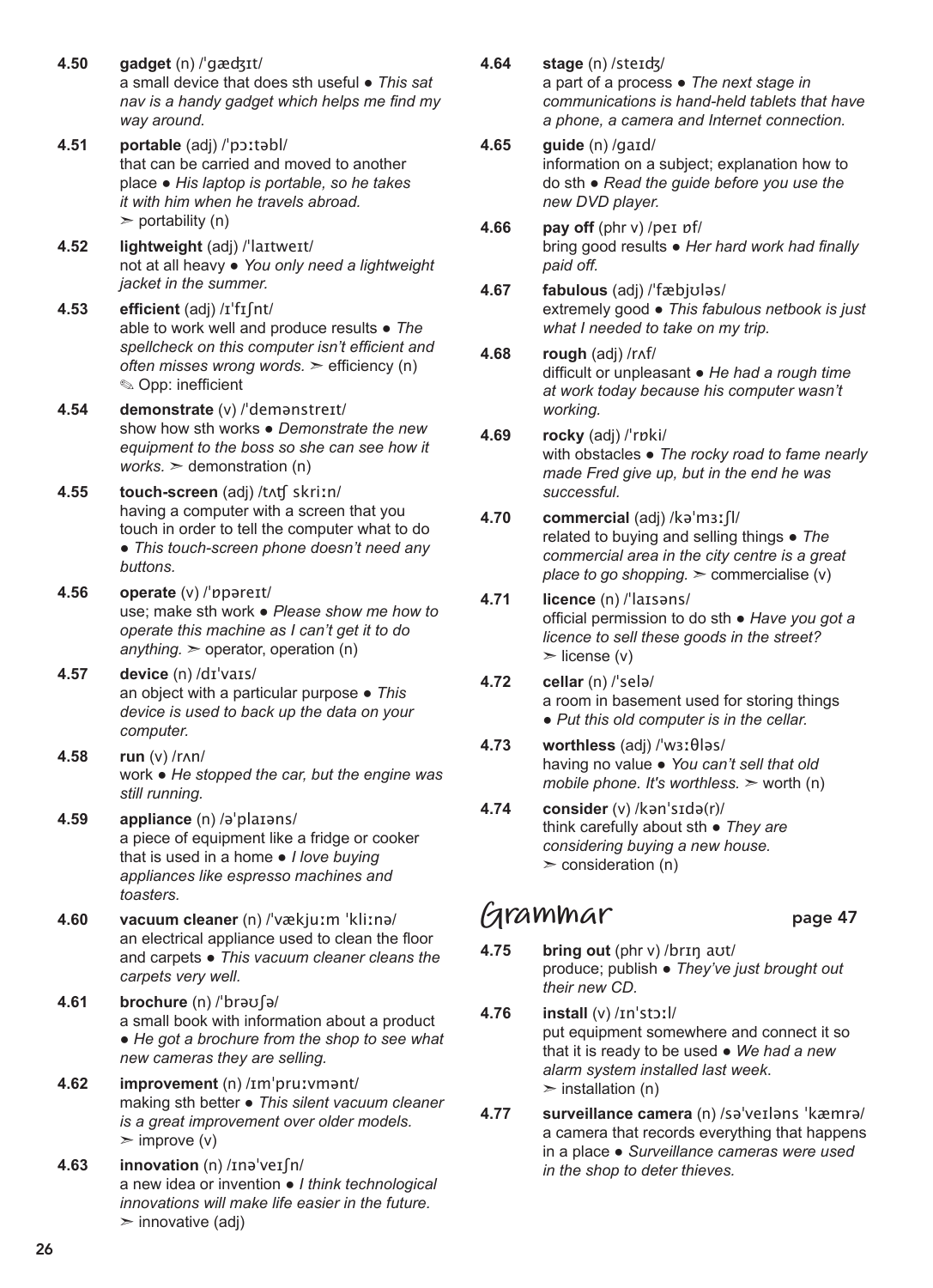- **4.78 whiteboard** (n) /ˈwaɪtbɔːd/ a board used, for example, in a classroom, which is connected to a computer ● *All our lessons at school use whiteboard technology.*
- **4.79 education minister** (n) /eʤʊˈkeɪʃn ˈmɪnɪstə/ a politician in charge of the education department ● *The education minister announced that many schools would be closed.*
- **4.80 confirm** (v) /kənˈfɜːm/ show sth to be true ● *Ken sent an email to confirm he would be attending the meeting.*  $\geq$  confirmation (n)
- **4.81 way to go** (expr) /weɪ tʊ gəʊ/ used to say that sb has done sth very well ● *You've built a robot? Way to go!*
- **4.82 visionary** (adj) /ˈvɪzənri/ having the ability to imagine what sth will be like in the future ● *HG Wells was a visionary author who wrote about space travel long before it was possible.* ➣ vision (n)
- **4.83 revolutionary** (adj) /revəˈluːʃənri/ causing great change ● *The Internet has had a revolutionary effect on the world.* > revolution (n)

#### **4.84 tool** (n) /tuːl/ sth useful for a particular purpose ● *Interactive whiteboards have become a tool for teaching foreign languages.*

- **4.85 hands-on** (adj) /hænds-ɒn/ doing sth rather than just talking about it ● *You've learnt about robotics in theory; now you need some hands-on experience.*
- **4.86 presently** (adv) /ˈprezntli/ now; at the present time ● *The police are presently investigating the case.* ➣ present (n, adj)
- **4.87 academics edition** (n) /ækəˈdemɪks ɪˈdɪʃn/ a version of a book for universities ● *Buy the academics edition of the book because it has some useful notes at the back of the book.*
- **4.88 major** (adj) /ˈmeɪʤə/ important ● *Technology plays a major role in business these days.*
- **4.89 laboratory** (n) /ləˈbɒrətri/ a room where experiments are done ● *These robots have been developed in laboratories in Japan.*
- **4.90 doubt** (n) /daʊt/ a feeling of being not sure if sth is true or right ● *I'm not sure that's the right thing to do. I have some doubts.* ➣ doubt (v), doubtful (adj)

## **Listening** page 48

**4.91 household** (n) /ˈhaʊshəʊld/ all the people living together in a house or flat ● *Most households today own at least one computer.*

- **4.92 supplier** (n) /səˈplaɪə(r)/ a person or company that sells sth ● *They are one of the biggest computer suppliers in the*   $area.$   $\ge$  supply  $(v, n)$
- **4.93 regulation** (n) /regjʊˈleɪʃn/ an official rule ● *There are regulations for the design of appliances so that they are safe to use*. ➣ regulate (v)
- **4.94 cooker** (n) /ˈkʊkə/ an appliance used for cooking ● *How are we going to make supper if the cooker is broken?*  $\ge$  cook (v, n)
- **4.95 structure** (n) /ˈstrʌkʧə/ the way in which the parts of sth are connected and form a whole ● *We are studying the structure of the human body at school.* ➣ structural (adj)

### Machines and equipment

| appliance | sat nav             |
|-----------|---------------------|
| cooker    | surveillance camera |
| device    | tool                |
| gadget    | vacuum cleaner      |
| hardware  | video games console |
|           |                     |

### Speaking page 49

- **4.96 replace** (v) /rɪˈpleɪs/ put sth new in the place of sth old ● *Robots have already replaced people in many*   $factors.$  > replacement  $(n)$
- **4.97 video game console** (n) /ˈvɪdɪəʊ geɪm ˈkɒnsəʊl/ a device with the controls for a video game ● *We need two video game consoles to play against each other on PlayStation.*
- **4.98 sat nav** (n) /sæt ˈnæv/ a piece of equipment in a vehicle that tells the driver what the best way to a place is ● *Remember to switch on the sat nav when you leave the hotel.*
- **4.99 simplify** (v) /ˈsɪmplɪfaɪ/ make easier ● *If you don't understand these instructions, I can simplify them for you.*   $\ge$  simple (adj)
- **4.100 face-to-face** (adj) /feɪs-tə-feɪs/ in person ● *We didn't communicate by email but had a face-to-face meeting in his office.*
- **4.101 via** (prep) /ˈvaɪə/ through; using a particular system, person, etc ● *They can send you the information via email.*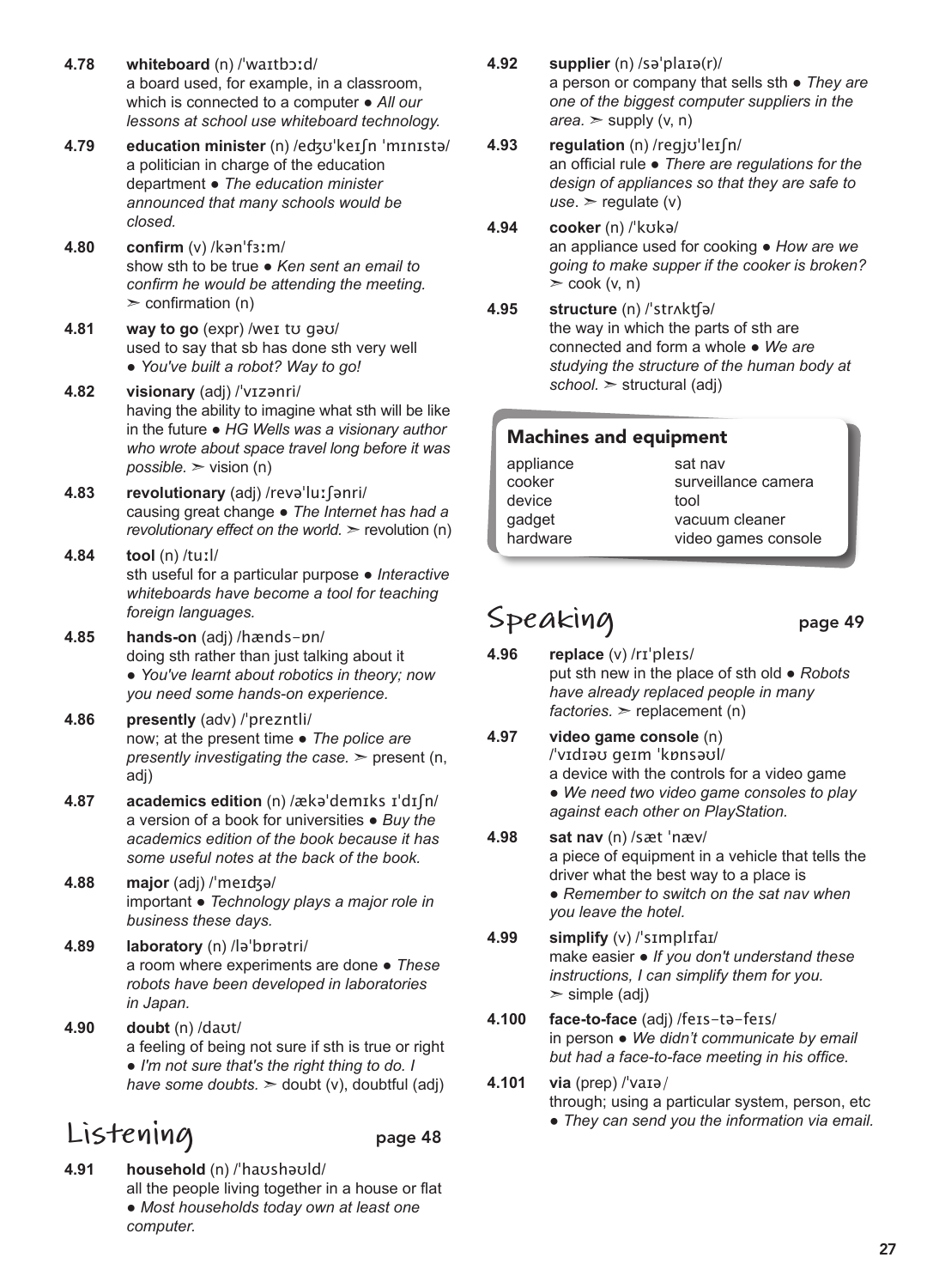## **Grammar** page 50

- **4.102 file** (n) /faɪl/ a set of data on a computer ● *This file on my computer is called HW01 because it's the first homework I did this year.* ➣ file (v)
- **4.103 update** (v) /ʌpˈdeɪt/ add the most recent information to sth ● *Always update your virus protection so your computer is safe.* ➣ update (n)
- **4.104 technician** (n) /tekˈnɪʃn/ sb whose job is to check equipment and make sure it is working properly ● *The technician has to come to the office today to set up our new computers.*
- **4.105 hardware** (n) /ˈhɑːdweə/ computer machinery and equipment *● Your computer hardware is getting old. You need to buy a new hard drive.*
- **4.106 get on board** (expr) /get ɒn bɔːd/ enter a vehicle ● *The pilot got on board the fighter plane and prepared to take off.*
- **4.107 security alarm** (n) /sɪˈkjʊərəti əˈlɑːm/ equipment that makes a loud noise when sb enters a place illegally, when there is danger, etc ● *Our hotel room had its own security alarm!*
- **4.108 up-to-date** (adj) /ʌp-tʊ-deɪt/ modern and using the most recent technology ● *This is the most up-to-date information on the subject.*
- **4.109 access** (v) /ˈækses/ open a file on a computer in order to find information ● *I don't know what's in the file – I can't access it.*  $\geq$  access (n)
- **4.110 download** (v) /daʊnˈləʊd/ move information or programs from a computer network to a small computer ● *He downloaded a map of the city from the Internet.*   $\geq$  download (n)
- **4.111 demonstration** (n) /demənˈstreɪʃn/ showing sb how to do sth or how sth works ● *The chemistry teacher gave the pupils a demonstration of the experiment in the lab.*   $\ge$  demonstrate (v)
- **4.112 application** (n) /æplɪˈkeɪʃn/ a formal request for sth such as a job or place at university ● *She filled in an application for a job at the factory.*  $\geq$  apply (v), applicant (n)
- **4.113 gather** (v) /ˈɡæðə(r)/ collect ● *Have you gathered all the information you need?*
- **4.114 activate** (v) /ˈæktɪveɪt/ make sth start working ● *If you push this button, you'll activate the alarm.*  $\ge$  activation (n)

#### **4.115 spare** (adj) /speə(r)/ If sth is spare, you do not use or need it all the time. ● *You can stay with us – we've got a spare room.*

### **Use your English** page 51

- **4.116 explosion** (n) /ɪksˈpləʊʒn/ a blast of energy (often from a bomb) ● *There was a loud explosion at the power station and a fire broke out.*  $\geq$  explode (v), explosive (adj)
- **4.117 reactive** (adj) /riˈæktɪv/ reacting to what happens rather than doing new things yourself ● *Reactive laws won't help – they need to do something before the problems start.*  $\ge$  react (v), reaction (n)
- **4.118 empower** (v) /ɪmˈpaʊə/ give sb control over their own life ● *A good education empowers people and gives them the confidence to succeed in life.*
- **4.119 revolutionise** (v) /revəˈluːʃənaɪz/ change sth completely ● *Personal computers have revolutionised the way we live and work.*   $\triangleright$  revolution (n), revolutionary (adj)
- **4.120 industrialise** (v) /ɪnˈdʌstrɪəlaɪz/ develop industry ● *The western world was industrialised in the nineteenth century and many factories were built.*  $\geq$  industry (n), industrial (adj)
- **4.121 inspiration** (n) /ɪnspəˈreɪʃn/ sth that gives you a new idea ● *The inventor's inspiration comes from books on space travel.*   $\geq$  inspire (v), inspirational (adj)
- **4.122 excellence** (n) /ˈeksələns/ the quality of being extremely good ● *The school has a reputation for excellence. Many of its students go on to university.*   $\ge$  excel (v), excellent (adj)
- **4.123 initial** (adj) /ɪˈnɪʃl/ first ● *My initial reaction was to say no.*
- **4.124 back up** (phr v) /bæk ʌp/ make a copy of information stored on a computer ● *Luckily, I had backed up my work because my computer just crashed.*   $\geq$  back-up (n)
- **4.125 blast off** (phr v) /blɑːst/ leave the ground and head for space ● *The Space Shuttle blasted off yesterday and will return to Earth in a week.*  $>$  blast-off (n)
- **4.126 hook up** (phr v) /hʊk ʌp/ connect ● *You'll have to hook up the phone if you want to call anyone.*
- **4.127 log in** (phr v) /lɒg ɪn/ gain access to a computer ● *You can log in to this website with a password.*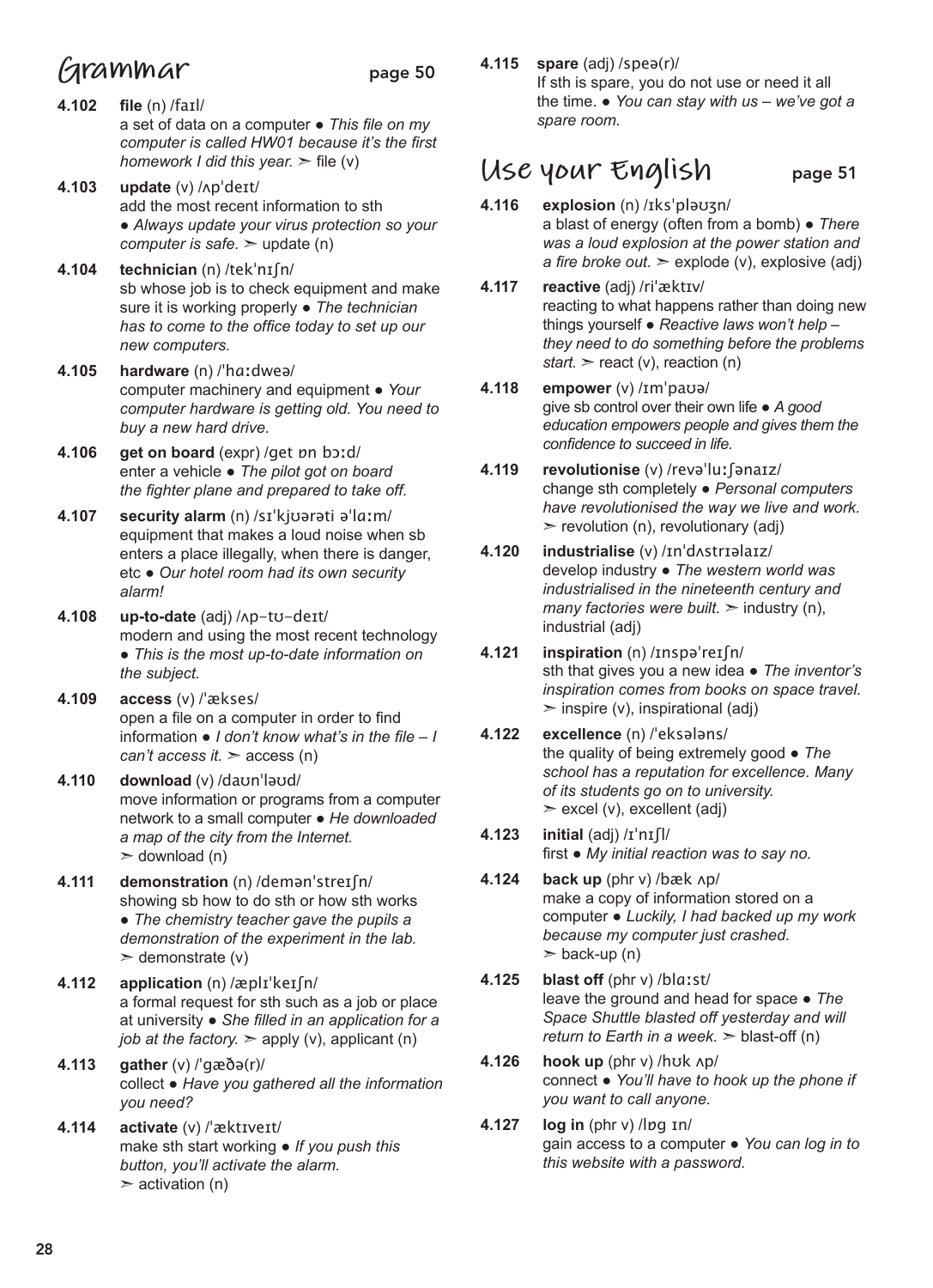- **4.128 set up** (phr v) /set ʌp/ get all necessary equipment ready for an activity ● *Dad set up my new laptop for me so I can use it now.*  $\ge$  set-up (n)
- **4.129 power supply** (n) /paʊə sʌˈplaɪ/ where power comes from ● *Plug this appliance into the power supply in the wall over there.*
- **4.130 gain access** (expr) /geɪn ˈækses/ find information on a computer ● *He can gain access to his bank account online because he has Internet banking.*

## **Writing: a formal email** pages 52–53

- **4.131 postpone** (v) /pəʊsˈpəʊn/ delay until a later date ● *The robotics demonstration has been postponed for an hour because the expert isn't here yet.*  ✎ Syn: put off
- **4.132 fair** (n) /feə/ an event where people show and sell their products ● *There is a technology fair on at the university next week.*
- **4.133 extend** (v) /ɪkˈstend/ continue for a longer time; make sth last longer ● *I've extended my stay in Japan so that I can go to a robotics fair next week.* ➣ extension (n)
- **4.134 interactive** (adj) /ɪntəˈræktɪv/ an interactive computer program, game, etc allows you to communicate with it and reacts to your actions ● *I prefer playing interactive games to playing games on my own.*   $\geq$  interact (v), interaction (n)
- **4.135 challenging** (adj) /ˈʧælənʤɪŋ/ difficult in an interesting way ● *This computer game is very challenging, but I'm not going to give up.*  $\ge$  challenge (v, n)
- **4.136 principal** (n) /ˈprɪnsəpl/ a person who is in charge of a school ● *The principal asked to see the student's parents.*
- **4.137 feedback** (n) /ˈfiːdbæk/ comments or information about how good or useful sth is ● *So far we've had positive feedback from our customers.*
- **4.138 facilities** (pl n) /fəˈsɪlətiz/ a room, equipment or service provided for a particular purpose ● *The facilities at the university include a library and a sports club.*
- **4.139 grateful** (adj) /ˈgreɪtfʊl/ feeling you want to thank sb ● *Thank you for letting me use your computer. I'm very grateful.* ➣ gratitude (n) ✎ Opp: ungrateful
- **4.140 informative** (adj) /ɪnˈfɔːmətɪv/ providing useful facts or ideas ● *This magazine has an informative article on space travel.*   $\geq$  inform (v), information (n) ✎ Opp: uninformative
- **4.141 appealing** (adj) /əˈpiːlɪŋ/ interesting; attractive ● *They're trying to make the product more appealing to young people.*  $\geq$  appeal (v, n) ✎ Opp: unappealing
- **4.142 former** (adj) /ˈfɔːmə/ having a particular position in the past ● *Do you know the names of many former prime ministers of Greece?*

#### **4.143 hesitate** (v) /ˈhezɪteɪt/

not speak or act for a moment because you are nervous or not certain ● *Please do not hesitate to call me if you need help setting up the system.*  $\ge$  hesitation (n), hesitant (adj)

- **4.144 comment** (n) /ˈkɒment/ an opinion you express about sb or sth; a remark ● *The class had good comments to make about her project so she felt pleased.*   $\geq$  comment (v)
- **4.145 regarding** (adj) /rɪˈgɑːdɪŋ/ concerning ● *Regarding space travel for the general public, I think it will be too expensive for most people.*
- **4.146 a great deal** (expr) /ə greɪt diːl/ a lot ● *There is a great deal of information on the Net about fighter planes.*
- **4.147 impression** (n) /ɪmˈpreʃn/ the opinion you have about sb or sth because of the way they seem ● *The robotics fair gave us all a very good impression as it was so well organised.* ➣ impress (v), impressive (adj)
- **4.148 consequently** (adv) /ˈkɒnsɪkwəntli/ as a result ● *The weather was bad. Consequently, the launch of the spaceship was postponed.* ➣ consequence (n)
- **4.149 greet** (v) /griːt/ say hello ● *The new pupil greeted the teacher as he walked into the classroom.*   $\ge$  greeting (n)
- **4.150 constructive** (adj) /kənˈstrʌktɪv/ useful and helpful ● *The teacher's constructive criticism will help us do better next time.*
- **4.151 sum up** (phr v) /sʌm ʌp/ summarise ● *At the end of your composition, sum up your main ideas.*
- **4.152 equipment** (n) /ɪˈkwɪpmənt/ the things needed for a certain purpose ● *We packed all our camping equipment into the car and drove to the campsite.*
- **4.153 range** (n) /reɪndʒ/

a number of different things of the same kind ● *The shop has a wide range of souvenirs to choose from.*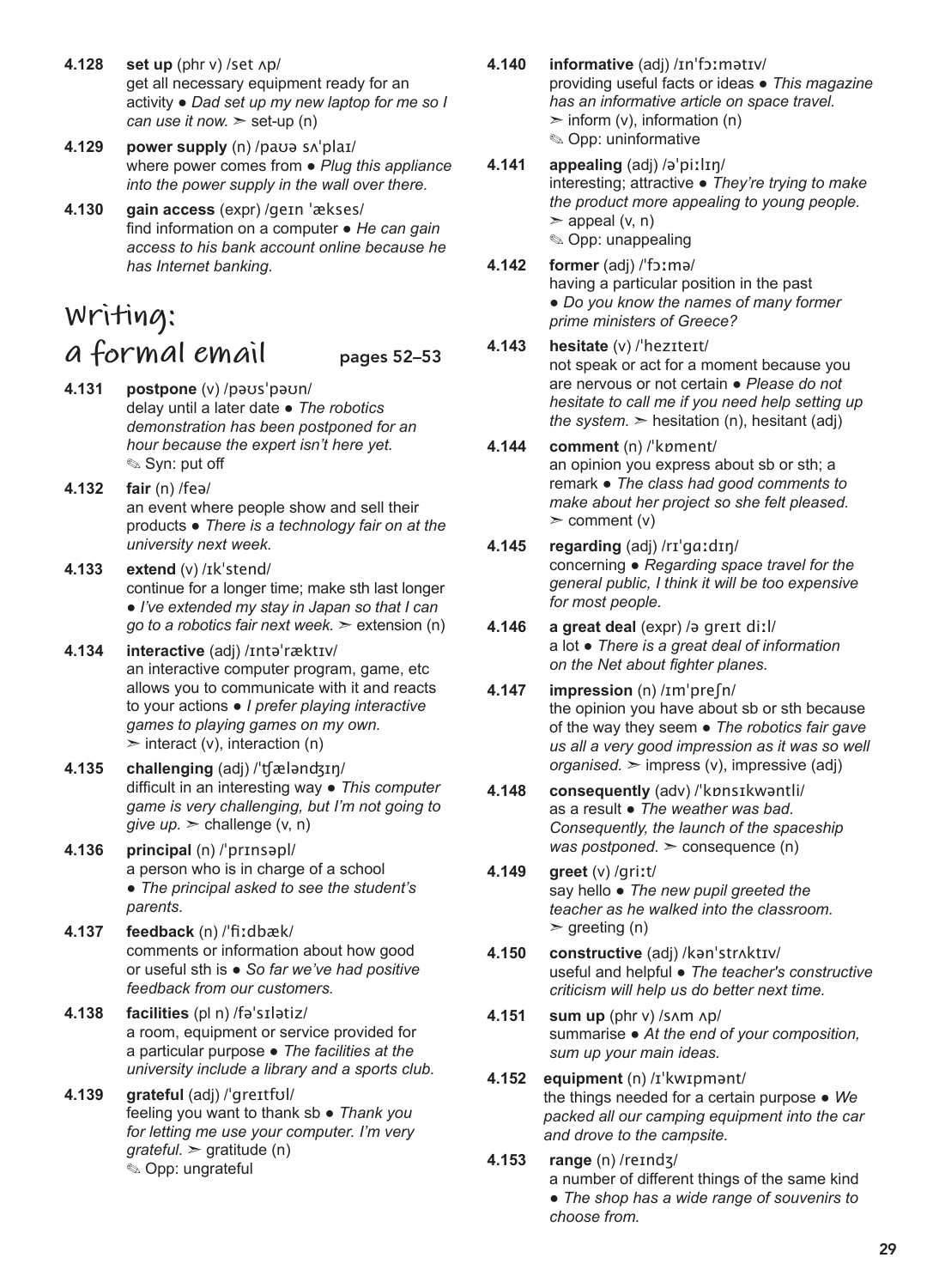- **4.154 stargazing** (n) /ˈstɑːɡeɪzəɪŋ/ looking at or studying the stars ● *Stargazing sounds really interesting, but I haven't got a telescope.*
- **4.155 leisure** (n) /ˈləʒə/ free time ● *He plays golf in his leisure time.*   $\ge$  leisurely (adj, adv)
- **4.156 meet (my) needs** (expr) /miːt (maɪ) niːdz/ provide what is necessary ● *Does this vacuum cleaner meet your needs or do you want a more powerful one?*
- **4.157 feature** (n) /ˈfiːʧə/ an important part or a typical quality of sth ● *A camera is a feature on most mobile phones*   $nowadays.$   $\ge$  feature (v)
- **4.158 purchase** (v) /ˈpɜːʧəs/ buy ● *They purchased a new washing machine yesterday for four hundred euros.*   $\ge$  purchase (n)
- **4.159 provide** (v) /prəˈvaɪd/ give ● *The sun could provide us with a lot more energy* ➣ provision, provider (n)
- **4.160 in advance** (expr) /ɪn ədˈvɑːns/ before a particular time ● *The boss thanked his staff in advance for being willing to work the following weekend.*
- **4.161 to my mind** (expr) /to mai maind/ in my opinion ● *To my mind, space travel for everyone is the most exciting idea of this century.*
- **4.162 convenient** (adj) /kənˈviːnɪənt/ If sth is convenient, it is useful because it saves you time or does not cause you problems. ● *Modern appliances are convenient and make life much easier.*  $>$  convenience (n) ✎ Opp: inconvenient
- **4.163 ideal** (adj) /aɪˈdiːəl/ perfect ● *This MP4 player would be an ideal present for John. He loves music.*
- **4.164 appropriate** (adj) /əˈprəʊprɪət/ correct; suitable ● *Do you think robots are appropriate presents for little children?*  ✎ Opp: inappropriate
- **4.165 enthusiast** (n) /ɪnˈθjuːziæst/ sb who is very interested in sth ● *As a computer enthusiast, I read about new programs all the time.*
- **4.166 take an active part in** (expr) /teɪk ən ˈæktɪv pɑːt ɪn/ do sth about sth, be involved in sth ● *Anna is taking an active part in the fair and this afternoon she's demonstrating her new invention.*

### **Video: Solar Power** page 54

- **4.167 solar power** (n) /ˈsəʊlə ˈpaʊə(r)/ energy produced from the heat or light of the sun ● *We use solar power to heat water in our building.*
- **4.168 generate** (v) /ˈʤenəreɪt/ produce ● *The sun's energy can be used to generate electricity.* ➣ generator (n)
- **4.169 renewable** (adj) /rɪˈnjuːəbl/ Renewable energy is replaced naturally or easily so that there is always enough of it. ● *Wind power is a renewable energy source.*   $\triangleright$  renew (v)
- **4.170 advocate** (n) /ˈædvəkət/ sb who supports sth publicly ● *The Minister of the Environment is an advocate for alternative sources of power.* ➣ advocate (v)
- **4.171 solar cell** (n) /ˈsəʊlə sel/ equipment for producing electric power from sunlight ● *A solar cell on our roof provides us with hot water.*
- **4.172 utility company** (n) /juːˈtɪləti ˈkʌmpəni/ a company that provides gas, electricity, water, etc ● *The utility company which provides us with electricity wants to increase prices.*
- **4.173 photosensitive** (adj) /fəʊtəʊˈsensətɪv/ having sensitivity to light ● *This camera has an automatic photosensitive system so you don't need to use the flash.*
- **4.174 photovoltaic** (adj) /fəʊtəʊvɒlˈteɪɪk ˈsɪstəm/ able to make electricity from the sun ● *A photovoltaic panel can produce a lot of electricity.*
- **4.175 capture** (v) /ˈkæpʧə/ catch ● *A solar cell captures the heat from the sun and then heats up water.*
- **4.176 reflect** (v) /rɪˈflekt/ send back an image, light, etc off a surface • *This shiny metal reflects light.* > reflection (n)
- **4.177 tube** (n) /tjuːb/ a hollow cylinder ● *This tube of toothpaste is recyclable, so don't throw it away.*
- **4.178 dependable** (adj) /dɪˈpendəbl/ trusted to do what you expect ● *Paul is dependable, so he won't forget to help you with your homework.* ➣ depend (v)
- **4.179 reliable** (adj) /rɪˈlaɪəbl/ a reliable person or thing can be trusted or depended on ● *Solar energy is a reliable source of power; the weather here is usually sunny.*  $>$  rely (v) ✎ Opp: unreliable
- **4.180 affordable** (adj) /əˈfɔːdəbl/ not too expensive to buy ● *Electricity is becoming so expensive that soon it won't be affordable for many people.*  $\geq$  afford (v)